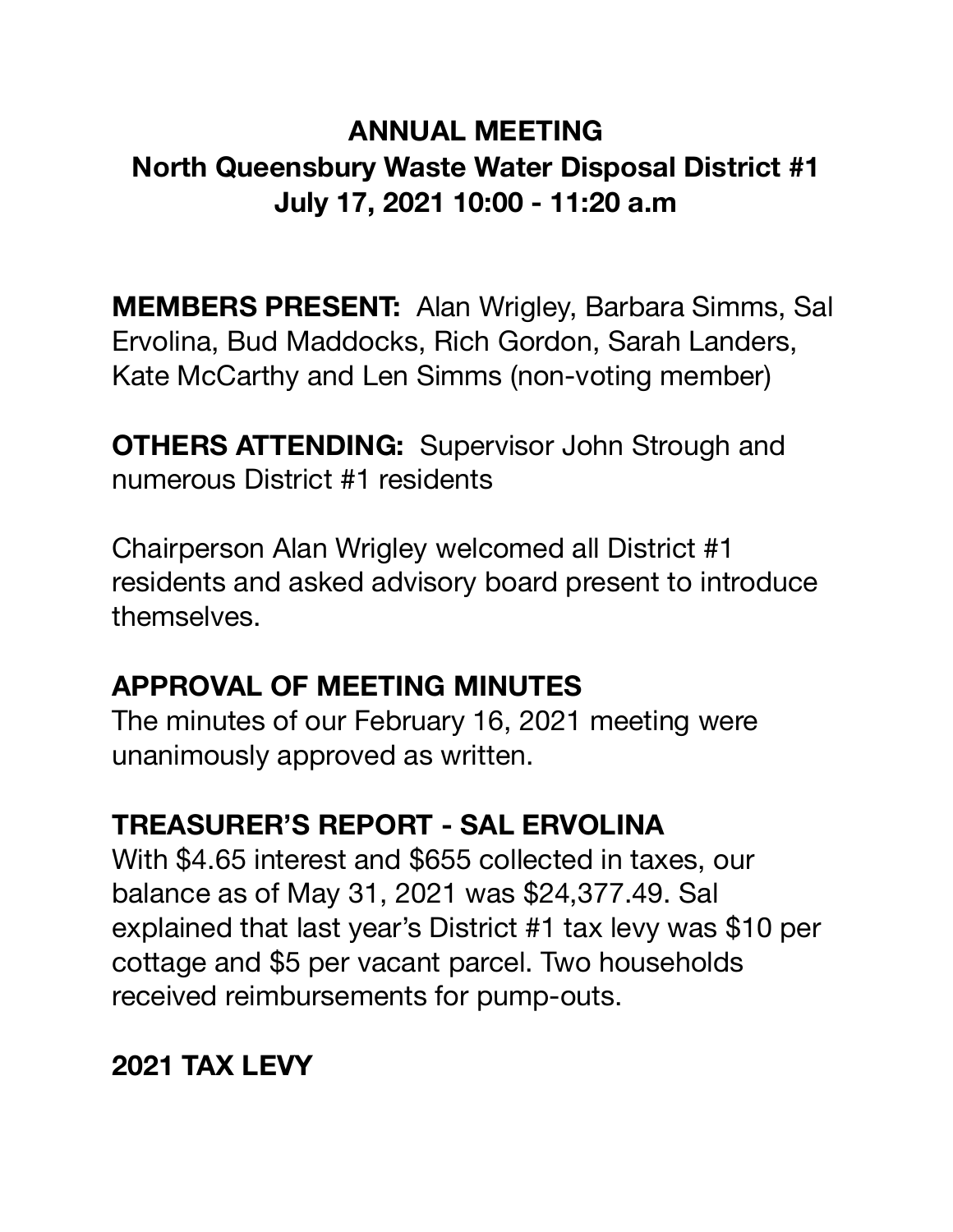Alan suggested that the tax levy amount remain the same for this year but noted that the tax levy might change or be eliminated at some future date depending upon possible septic system monitoring/inspection changes currently being discussed by the town and county. A motion was made to leave the tax levy the same for the coming year. It was unanimously approved.

### **ELECTION OF ADVISORY BOARD MEMBERS**

Sal Ervolina and Alan Wrigley were unanimously reelected to a three year term.

### **ELECTION OF ADVISORY BOARD OFFICERS**

Alan Wrigley - Chair Matt O'Hara - Vice Chair Sal Ervolina - Treasurer Barbara Simms - Secretary The proposed slate of officers were unanimously elected to a one year term.

### **SEPTIC SYSTEM FUNDING**

Alan reminded the audience of the New York State Grants for septic system replacement or upgrading. Funds of up to \$10,000 are available. In addition, there are two area banks providing low or no interest financing. Residents were urged to take advantage of these programs since The FUND (now LGA) has suspended their funding this year.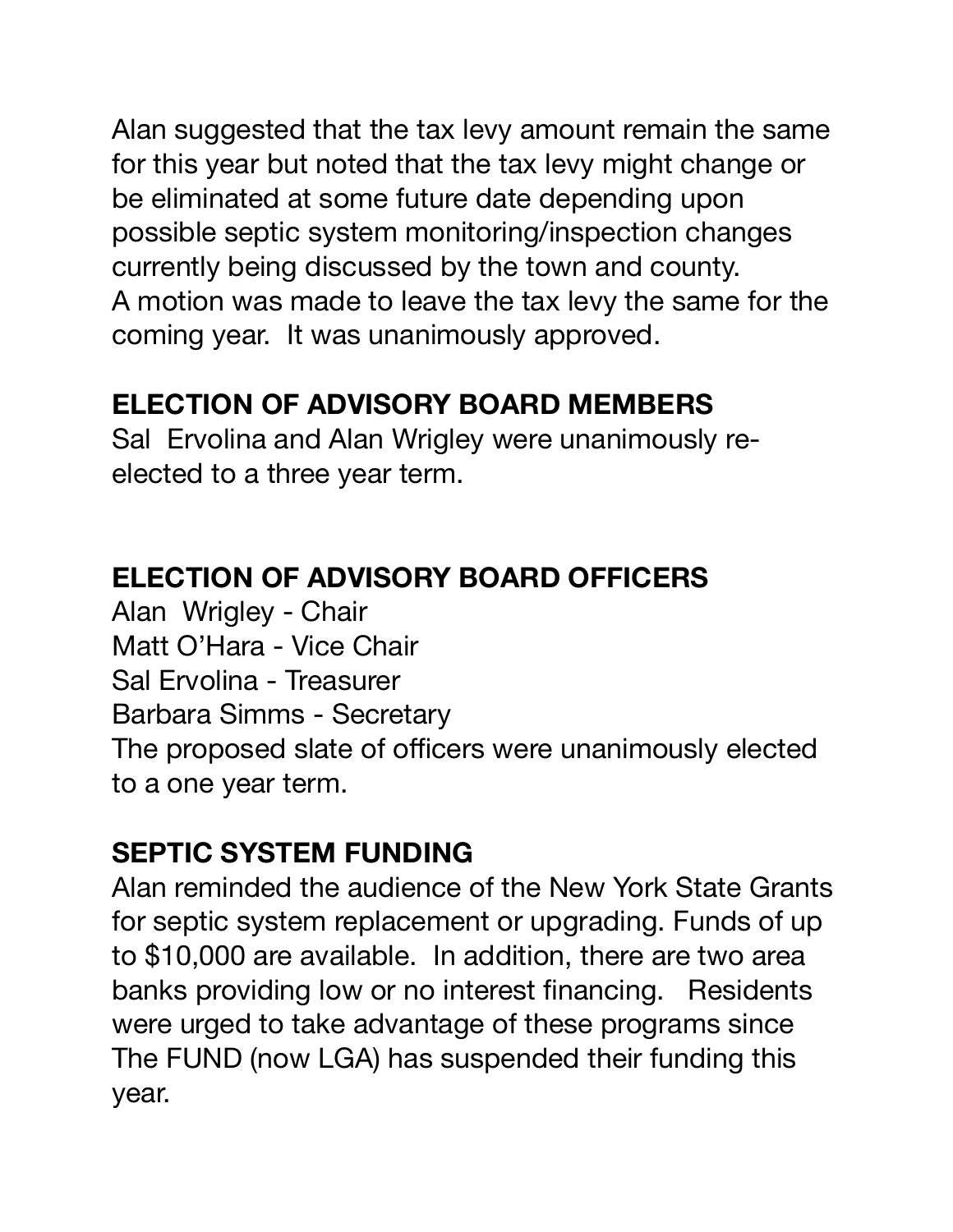## **UPDATED SEPTIC SYSTEMS: REPORT**

There are currently 24 new or updated systems in District #1. With the 12 newer systems that existed before district formation, 36 of the 60 septic systems around the bay (57%) are now adequately documented and functioning.

We would like to hear from District #1 residents when they update their system so we can keep District records up to date.

## **INFORMATION FROM TOWN OF QUEENSBURY SUPERVISOR JOHN STROUGH**

Supervisor Strough stated that Ethan Gaddy is the Warren county employee administering the NYS Septic Grant program. Applications may be submitted to him. \$340,000 is available in grant money. Dave Hatin is the contact person at the town for septic permits.

Supervisor Strough outlined the process for the adoption of a local law. The draft law will be revised as the Supervisor and the Board receive more input. After initial Town Board and Advisory Board approval, a Public Hearing date will be set where public comments can be made. At that point, the Town Board may adopt the provisions of the law.

## **UPDATE FROM LAKE GEORGE WATERKEEPER, CHRIS NAVITSKY**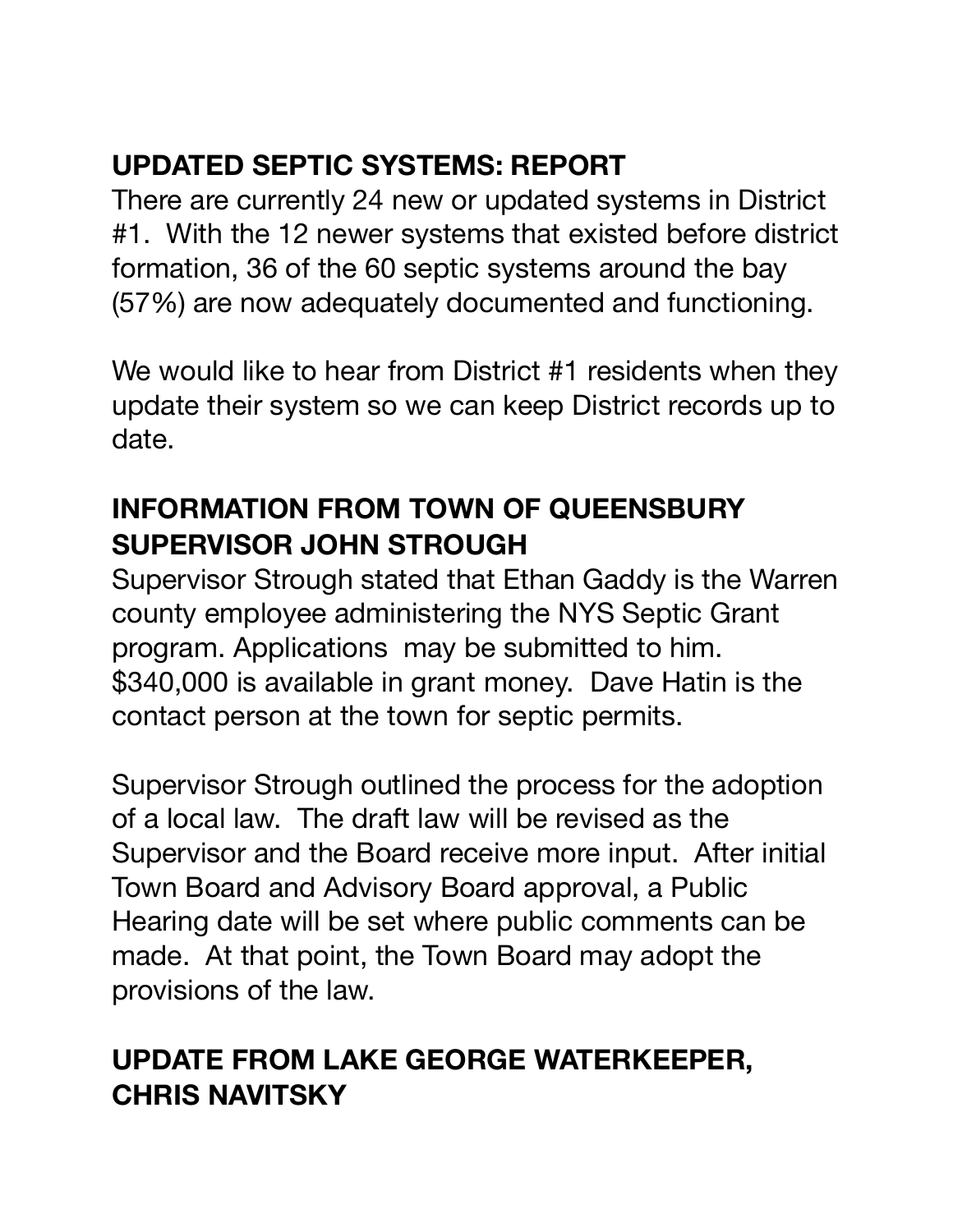Since Chris was unable to attend, this information was shared by Barbara Simms. Eleven clay tiles (approximately 6x6) have been placed throughout the bay for the second year. Nine are along the east side and 2 are on the west side. An interim report on the collected algae is scheduled to be published later this summer. Chris reported that less algae was observed than had been anticipated but more was observed as they went further into the bay. The tiles are placed at a depth of one meter and four meters. This is a change from having the tiles hanging from docks. They are now laying on the lake bottom.

## **FUTURE MEETING DATES**

Alan suggested a fall meeting and October 19th was set for the next Advisory Board meeting.

July 16, 2022 was set as our 2022 annual meeting date in conjunction with the DBA annual meeting.

## **COMMENTS: TOWN OF QUEENSBURY SUPERVISOR JOHN STROUGH**

Alan introduced Supervisor Strough and thanked him for joining us to discuss the proposed amendments to the District #1 law. Supervisor Strough summarized several Town of Queensbury initiatives:

## **ROCKHURST**

A 10 million dollar grant is being submitted involving individual ETU's (enhanced treatment units) for 51 homes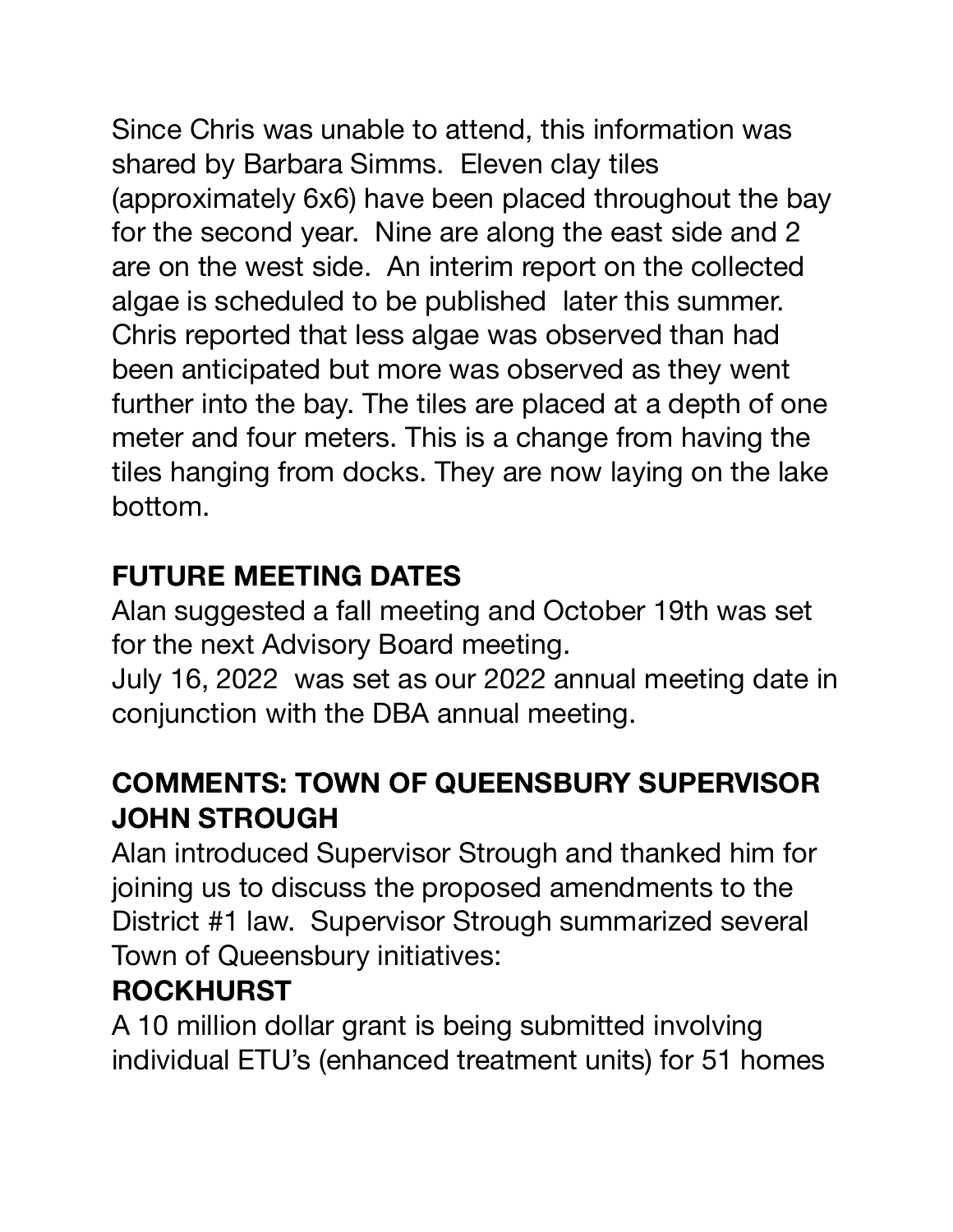on the Rockhurst peninsula, with the effluent being pumped to an infiltration site away from the lake.

# **GRANT TO CREATE A LAKE GEORGE ACTION PLAN**

This grant, currently being prepared, will identify problems and seek a different funding plan for the Lake George Park Commission.

# **BOAT INSPECTION: AQUATIC INVASIVE SPECIES**

The Town of Queensbury contributes to this program **NEW YORK STATE SEPTIC GRANTS** 

Supervisor Strough was instrumental in getting Warren county involved in this program. The Warren county Planning Department administers it.

# **LOW IMPACT DESIGN (LID**)

The Town is working with Waterkeeper, Chris Navitsky on this initiative. A change in waterfront zoning to make it more environmentally friendly is being discussed. A public hearing would take place before any changes were made.

# **PROPOSED DRAFT LEGISLATION**

Supervisor Strough provided some background. The Advisory Committee had requested a way for our district to move forward with the goals as stated in the District #1 "Map, Plan and Report". Those goals being:

- 1. Educate homeowners
- 2. Address any immediate problems
- 3. Identify wastewater treatment strategies to meet future needs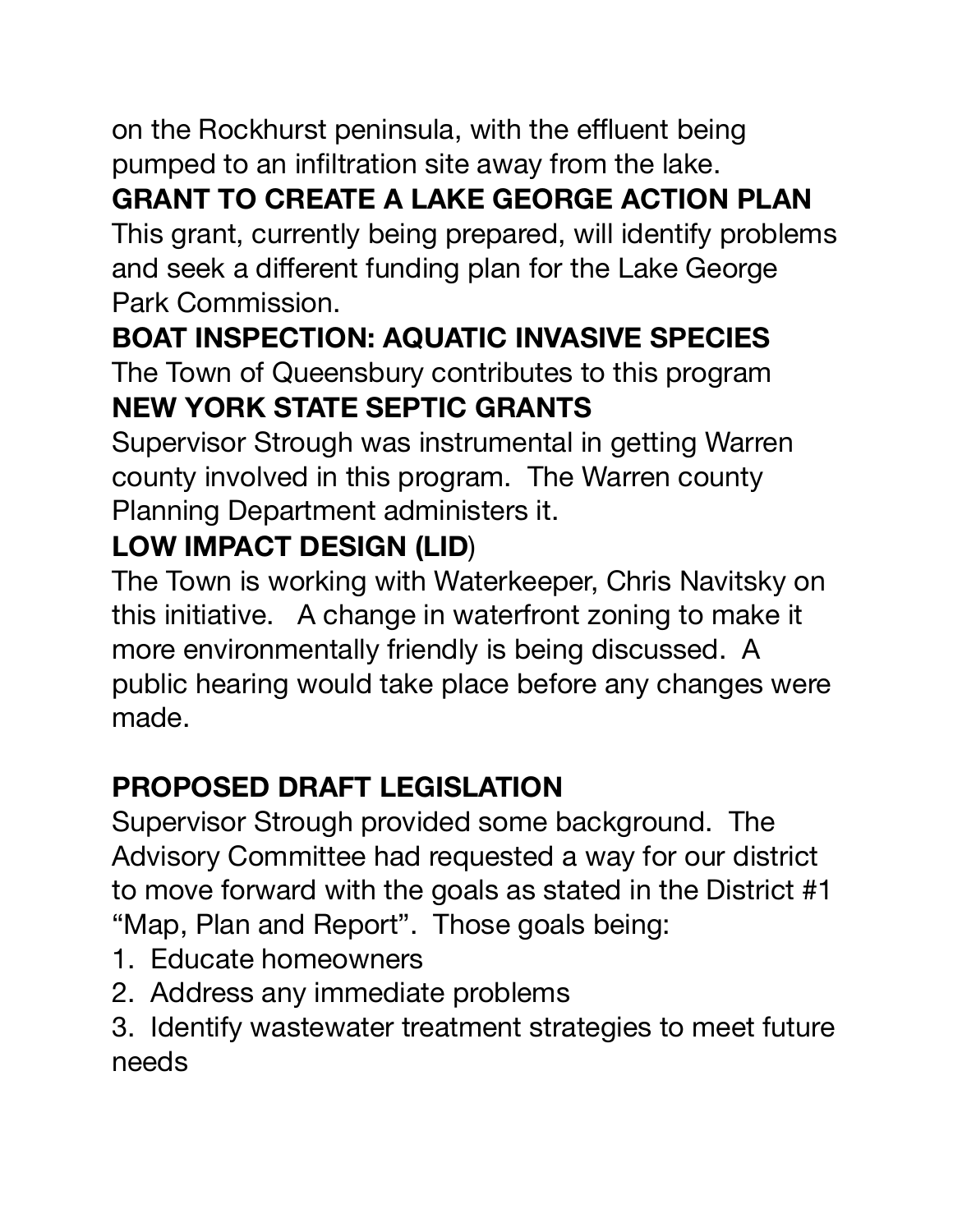4. Supervise the siting, design construction and installation of new or re-vamped systems

5. Maintain a database on the location and specifications of individual systems

6. Establish and enforce a monitoring and a maintenance schedule for existing systems

( The complete text can be found on pages 6-7 of the District #1 "Map, Plan and Report")

The Town attorney determined that the district had the lawful authority to monitor the onsite waste water treatment systems, which led to the drafting of the document before us today.

Supervisor Strough reviewed the highlights (all subject to change) of the current draft of the proposed amendments:

1. Inspect all onsite waste water systems every 9 years to insure compliance. The final inspection interval and how the cost of the inspections will be paid for (born by the district tax levy or the individual homeowner) is still being debated.

2. New systems will not be required to be inspected within the first 9 years unless there are indicators of a problem.

3. The Town may consult with professional engineers as needed to gather more information with the cost born by the district.

4. Pump outs will be required every three years.

(Supervisor Strough acknowledged that the newer ETU's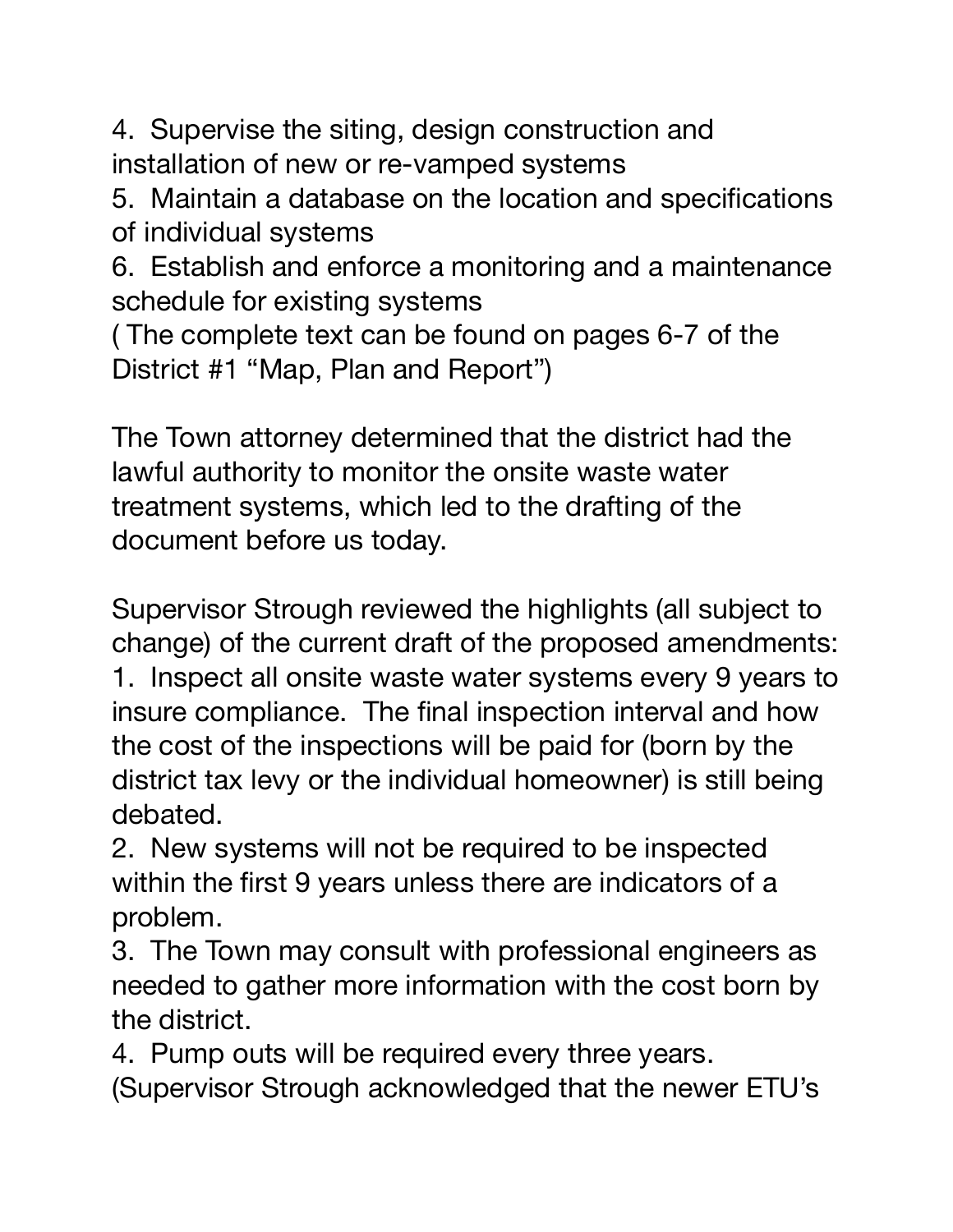may not need to be subjected to the same pump out schedule as conventional systems and this distinction needs to be reflected in the draft.)

Questions/Comments from audience followed by Supervisor Strough's response-indented

### 1. *What type of information is the town looking to collect?*

*-* Age of home, what kind of terrain, what type of system, how far is the system from the lake, how big is the lot. All the parcels in our district are shoreline lots.

- A data base is needed and someone to manage it. For example, the Town of Lake George has a "Risk Assessment Program" developed with Chris Navitsky with weighted criteria in order to determine the highest priority properties.

2. *Septic waste haulers and town employees should be familiar with the Claris (and other ETU) systems since special techniques are needed for pump outs and yearly inspections are already required with a Claris system.*

- Yes. Language regarding ETU's will be added.
- You can share other comments with me through my email [johns@queensbury.com](mailto:johns@queensbury.com)
- Currently septic system inspections done by the town cost 275 dollars. It is yet to be determined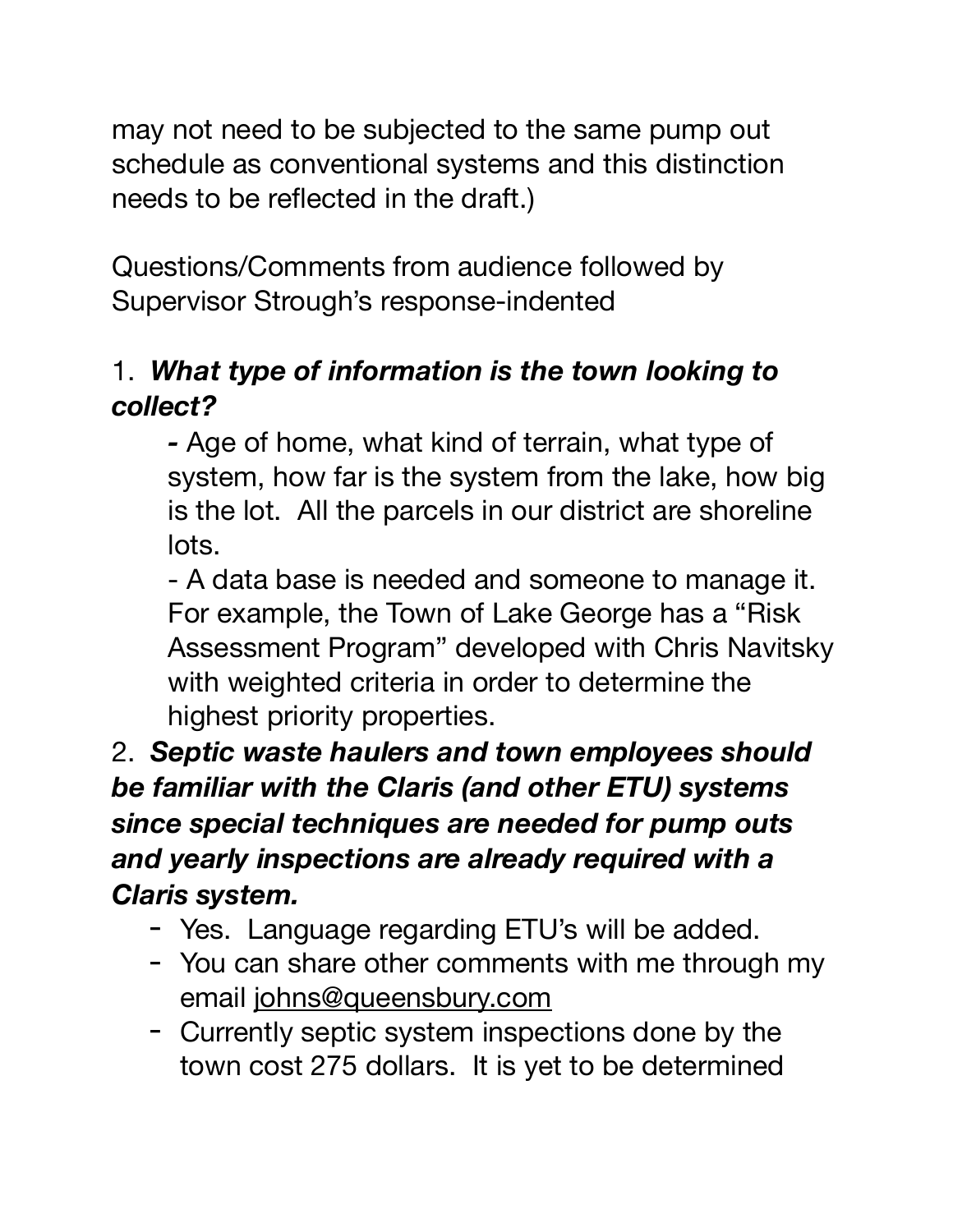how this cost will be paid (homeowner or district) under the amended law.

- The amendment also stipulates what homeowners will need to do prior to the inspection.

### 3. *Will the town be sending out notices when a pump out is due and, if so, who will do it?*

This will need to be determined.

### 4. *Our district has existed for seven years. We've hit a wall. We're trying to do things good for the lake. Now, there's state funding. Why should our bay be any different by paying taxes and enacting this legislation?*

This is a bridge. A lake-wide plan will probably not be imminent for 5 or 6 years. We're (our waste water district) an example of what should be done around the lake. The State has recognized our efforts.

### 5. *What is the town going to do with people who refuse?*

The Town Attorney said that the town does have the authority to enforce and monitor, as stated in the "Map, Plan and Report". It doesn't give the town the right to go on private property but it does give the town the right to tell people what they need to do and to impose fines and penalties. It is possible to take a homeowner to court for non compliance. No fines or penalties are included in this draft legislation at this